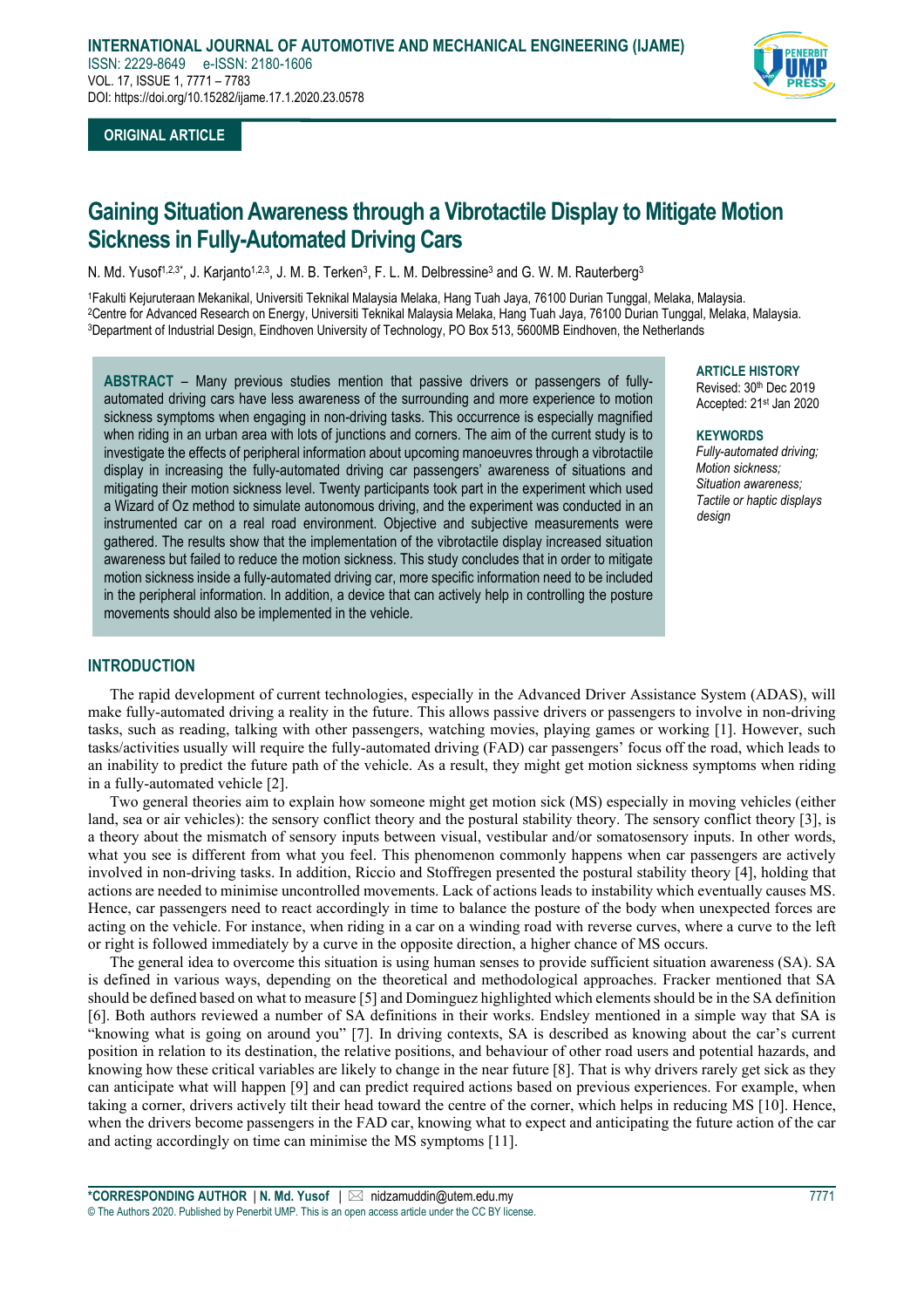Information regarding the intention of imminent motion of the car needs to be conveyed in a very subtle way, so, the FAD car passengers can keep their focus on their non-driving tasks, but remain aware of the information given and prepare for any required actions. This alteration between the main focus and periphery of attention is called peripheral interaction [12], a part of the calm technology [13]. Thus, peripheral displays can be used as an approach to providing information to passengers.

The visual and auditory modalities are the modalities that mostly have been studied by researchers as peripheral displays [14]. However, as mentioned before, most non-driving tasks require the visual focus of the passengers and different tasks can lead to a different line of sight. For example, working on a laptop or reading a book requires the passengers to take a downward viewing angle [11], compared to watching a movie on a big screen in the dashboard. Besides, auditory cues become ineffective in a loud environment (for example, when listening to the music or in the middle of a conversation) and might add more noise inside the FAD car [14]. A survey was done to investigate drivers' opinion on auditory interfaces in FAD and highly automated driving (HAD) cars [15]. One of the interfaces called future system aimed at providing comfort in the FAD car, and was designed to remove undesired sounds (e.g., tires or engine) and to amplify desired sound (e.g., the sound of birds from the environment). Based on over 1200 respondents, the system was considered somewhat annoying with most of the respondents choosing a neutral score. Thus, using haptic cue offers a promising direction to provide information peripherally to increase situation awareness inside the autonomous vehicle.

The sensation of haptic cues come from the tactile sense (sensors from the skin and right underneath it) and kinaesthetic sense (sensors from muscles, joints or tendons). Gibson described active touch as a deliberate movement or action to touch in searching for stimulation or perception [16] while Lepora stated that passive touch is when an unanticipated tactile event occurs [17]. In the context of FAD, passive touch, either vibration or pressure, can help in providing necessary information in a very subtle way to passengers about what may happen when they are not aware of the situation. However, the pressure is considered as a slowly-varying tactile display, unless the frequency of touching is high (or vibrating) due to rapid adaptation of the tactile sense to static stimuli [18, 19]. In addition, another point that should be taken into consideration when using the vibration sensation (also called vibrotactile) is when the vibration is indirectly touching the passengers' skin through the thickness of the cloth. According to [20], only a winter coat significantly decreased the intensity of the vibration compared to several cotton layers (T-shirts stacked together or one pullover jacket). Despite these drawbacks, studies have confirmed that a vibrotactile display alone is sufficient to generate subjective sensations, for example, as warning signals [21–24] or as navigation tools [25, 26]. Other studies also found that a vibrotactile display can improve awareness while driving, such as providing information in blind spot area [27] and information regarding the position of an approaching car from the back when resuming control in HAD [28].

In the present study, we aim to investigate the effects of peripheral information (when taking a corner) from a vibrotactile display to increase SA and to mitigate MS of FAD car passengers when performing a non-driving task, which is watching a video, inside an instrumented car. Two experimental conditions (with and without vibrotactile display) were conducted to examine whether the peripheral information can lead to reducing the MS. Subjective and objective measurements were taken to measure the SA and MS levels. An earlier study has pointed out that processing information not only can influence the SA but also can affect mental workload. Hence, we used a questionnaire to measure this element. The lateral acceleration, which is induced when the car takes a corner, was utilized as the cause of increasing MS symptoms. This acceleration was manipulated by driving in an urban area, including various corners with a predefined range of acceleration from a previous study [29]. Thus, motion evaluation was analysed to check the consistency of each experiment sessions. In general, we want to test two hypotheses:

i. H1: level of SA with peripheral information is higher compared to without any information condition

ii. H2: level of MS with peripheral information is lower compared to without any information condition

# **METHODOLOGY**

#### **Participants**

Using a within-subject experimental design, 20 healthy participants (12 male, eight female), aged between 18 and 47 years old (median  $(Mdn) = 26$ , standard deviation  $(SD) = 6$ ), took part in the study. One participant was recruited from the staff, and the rest were students of the Eindhoven University of Technology. All participants were selected based on their score on the motion sickness susceptibility questionnaire (MSSQ) [30], which asks for previous sickness occurrences, resulting in a single MSSQ percentile rating. They answered the questionnaire a few days before the experiment day. Since this study focuses on the FAD car, the MSSQ score used here was based on the land vehicle elements only between 25 to 100 percentile rating, which represents mild-moderate and high susceptibility to MS [31]. The first quartile of the percentile (0 to 25) is considered a low-susceptibility to MS and anyone who falls under this quartile is treated as immune to MS. In addition, all participants reported no heart-related sickness, and none of them was pregnant.

# **Wizard**

To simulate FAD car riding experience, the driving wizard (DW) was implemented based on [32] with the help of a device called Automatic Acceleration and Data controller (AUTOAccD) [33]. The function of AUTOAccD was to guide the DW to induce a certain range of accelerations when simulating the FAD on the real road. The defensive FAD style was used in this study because it is generally preferred by drivers in the previous study [29]. However, only the lateral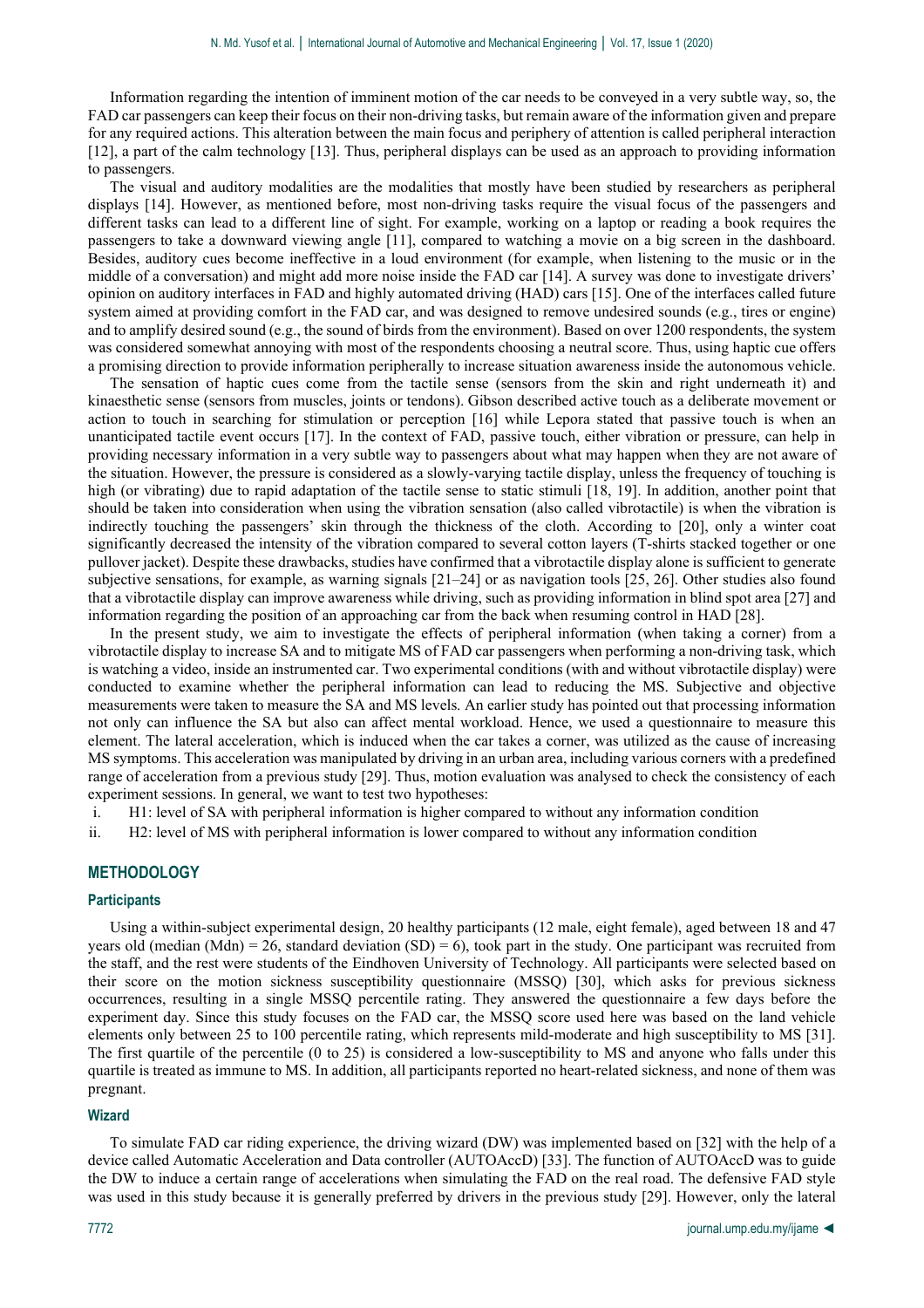acceleration is defined at around 0.15 g, while the fore-and-aft acceleration was controlled to be kept at a minimum, as it predicted that a FAD car could cross a junction without stopping due to car-to-car communication [34]. The experimenter assisted participants (or passengers), and he was the only one that interacted with the participants for the whole study. During the riding phase of the experiment, the experimenter seated at the front passenger seat, next to the DW.

# **Instrumented Car**

The study was conducted using a customized Renault Espace as an instrumented car, called Mobility Lab as shown in [Figure 1\(](#page-2-0)a) [35]. The interior of the car was modified to replicate a fully-automated vehicle of the future. The car consists of a rear cabin, where the passengers were seated. This cabin was isolated completely using a cabin partition that separates the frontal area [\(Figure 1\(](#page-2-0)b)).



**Figure 1.** (a) The instrumented car Mobility Lab; (b) The layout inside Mobility Lab [35].

<span id="page-2-0"></span>A 42-inch TV was attached to the partition and located about 1.2 m in front of the passengers. For the current study, to avoid saccadic eye movements that can lead to eye strain, only a smaller video size of about 24-inch (aspect ratio of 16:9) was displayed on TV, with the black colour of the rest background of the TV display [36, 37]. The car windows were made opaque to prevent passengers from looking outside so that they could only get the information about upcoming manoeuvres (the car turning to the left or right) from the display and not from looking outside. This aspect, while not exactly representing the current situation inside a car, ensured that passengers would be prevented from interrupting their non-driving related activity and would be completely unaware of the route of the vehicle and future direction changes. For safety purpose, an emergency button was available on the table for the passengers to push if any of them felt severe nausea and could not continue the study. An alarm buzzer would be triggered to notify the DW to stop the car immediately if road conditions allow.

For vehicular data measurements, a three-axis accelerometer sensor, ADXL335 [38], was placed in the middle of the car on the floor to measure acceleration in longitudinal, lateral and vertical directions. It was calibrated using the same method as [39]. Furthermore, a global positioning system (GPS) receiver, an Adafruit Ultimate GPS Breakout [40], was implemented inside the car to measure latitude and longitude coordinates, including the velocity of the car. For passengers' data measurements, a pulse sensor was attached to a specifically designed finger clip to measure the heart rate of the passengers (Figure 2(a)). The heart rate was measured in terms of beats per minute (BPM) of the participants as continuous motion sickness measurement. This is because the increase in heart rate reading is highly correlated with the occurrence of motion sickness [41, 42]. In addition, a device called clicker was used to measure reaction time, the time taken for the clicker to be pressed by the participants after peripheral information was given from the prototype (Figure 2(b)). It had two buttons which designated the direction of the car (either turning left or right). All measurements were synchronized at the rate of 250 *Hz* using National Instrument compact RIO-9030 (NI cRIO 9030) data acquisition system (DAQ) and stored in a laptop.



**Figure 2.** (a) Pulse sensor finger clip and (b) the clicker for reaction time measurement.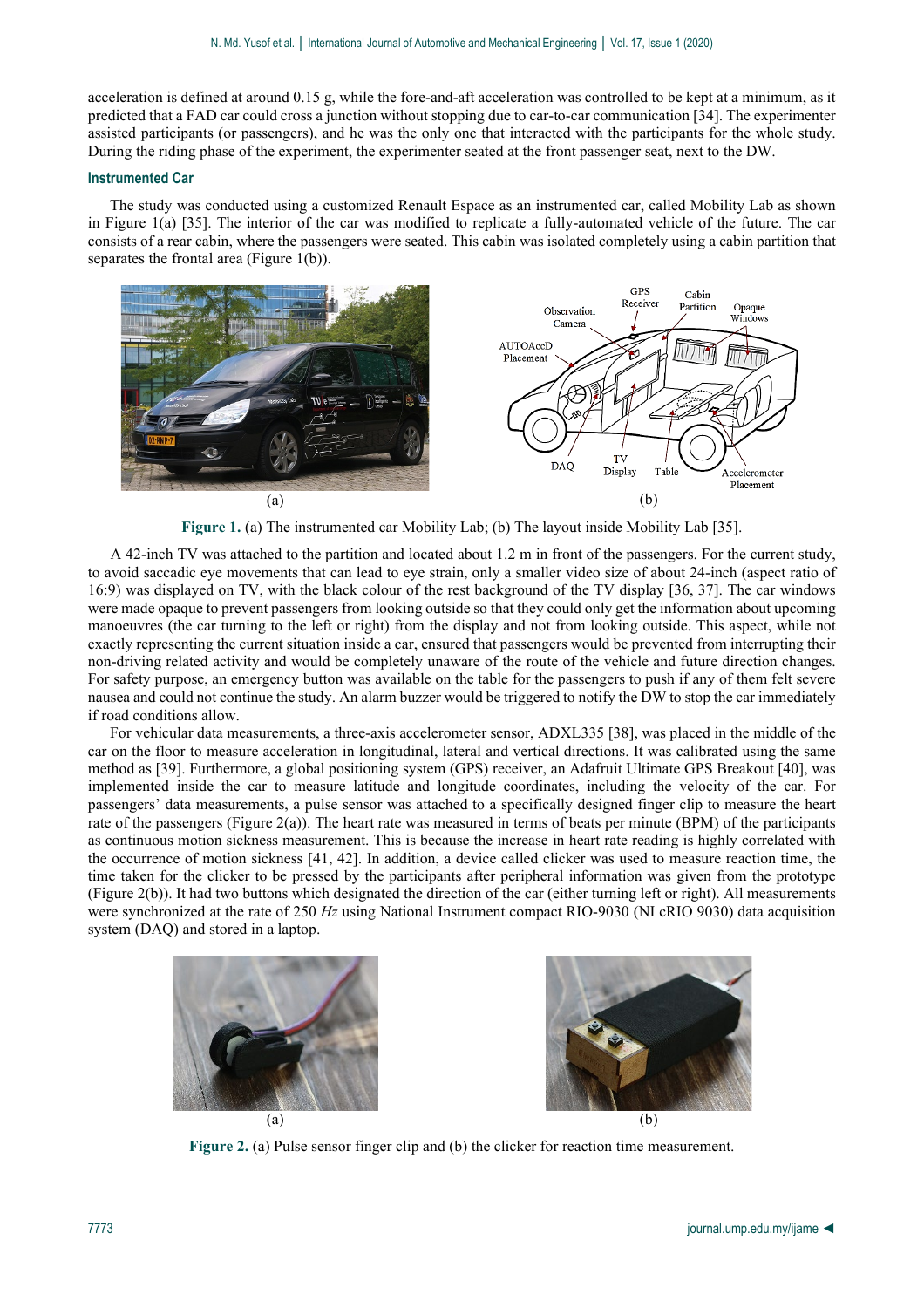# **Prototype**

The prototype used consisted of a vibrotactile display which was provided via two sets of three shaftless vibration motors in a coin shape with a dimension of 10 mm in diameter and 2.7 mm in thickness [\(Figure 3\)](#page-3-0). The motors had a maximum speed of 11000 rpm which translates to a frequency of 183 Hz at 5 V of a power supply, and they were connected to Arduino Mega R3 board as the main controller processor. The frequency that is higher than 60 Hz can avoid temporal masking in conveying in-vehicle information [43]. Furthermore, three motors were placed equidistant (25 mm) from each other and attached to a strip of hook-and-loop fasteners in each set as shown in Figure 3. Each set presented information on the forearm of the passengers that indicated the intention of the car either turning to the left (left-hand set) or to the right (right-hand set). The motors were activated for 0.6 seconds and deactivated for another 0.6 seconds, and this cycle repeated for 3 seconds before the car was turning into a corner.



**Figure 3.** The vibration motors attached to the stretchable fabric.

#### <span id="page-3-0"></span>**Questionnaires**

In measuring the level of experienced MS, the Motion Sickness Assessment Questionnaire (MSAQ) was used [44]. It consists of 16 items on a nine-point rating scale. It is a multidimensional questionnaire consist of gastrointestinal- (sick to the stomach, queasy, nauseous, may vomit), central- (faint-like, lightheaded, disoriented, dizzy, spinning), peripheral- (sweaty, clammy/cold sweat, hot/warm), and sopite-related (annoyed/irritated, drowsy, tired/fatigued, uneasy) dimensions. The presence of these different dimensions helps differentiate between the different symptoms of MS rather than attribute to a single MS score in percentage from 11.1 (no symptoms) to 100. In this study, the passengers answered the MSAQ as pre- and post-experimental questionnaires and the difference of the score between those two is considered as the changes in MS level of passengers. For example, if a passenger answered a 2 in "drowsy" at the pre-experimental questionnaire and answered a 5 at the end of the experiment, the exact score would be a  $3 (= 5 - 2)$ , and the percentage range was changed, from 0 (no symptoms) to 88.9.

The Situation Awareness Rating Technique (SART) was used [45]. It consists of 10 items on a seven-point rating scale that divided into three dimensions: understanding (U), attentional demand (D) and attentional supply (S). The obtained ratings were then combined and calculated to a single score of SA of passengers, SA = U-(D-S). Since the SART was developed originally for aviation purposes, the ten items were modified specifically for this study and for a better understanding of the passengers. For example, in attentional demand construct, the "Number of variables which require one's attention" item was changed into "How many variables (e.g., the speed of the car, forces felt inside the car, etc.) are changing in the situation?" item. Furthermore, the Rating Scale Mental Effort (RSME) was implemented as a unidimensional tool to assess the subjective mental workload of passengers [46]. It consists of a vertical line with a length of 150 mm long (1 mm is equal to 1 point) and having nine anchor points which represent descriptive labels of indicating a degree of effort from absolutely no effort (about 2 points on the scale) to the extreme effort (about 112 points on the scale). Besides, the passengers evaluated the riding experience by rating the quality of the FAD on a 10-point Likert scale from 1 (very unrealistic) to 10 (very realistic). In addition, the passengers assessed the implemented vibrotactile display by answering the User Experience Questionnaire (UEQ) to indicate their feelings, impressions, and attitudes that arose when they used the vibrotactile display [47]. It consists of 26 items that fall into six categories (attractiveness, perspicuity, efficiency, dependability, stimulation, and novelty) and the range of the scale is between -3 (horribly bad) and +3 (extremely good).

## **Procedures**

All passengers were subjected to two experimental conditions, with (haptic condition (HC)) and without (control condition (CC)) vibrotactile display. They were paid  $\epsilon$ 10 for their time at the end of both conditions. A minimum gap of three days between the two conditions was administered for each passenger to diminish the MS effects that might have occurred from the first condition of the experiment. A counterbalanced order was applied to avoid any carry-over. In order to ensure experimental consistency, all sessions were conducted outside office hours on the exact same route inside the first author's university terrain where there was no or only limited traffic present, and a speed restriction of 30 km/h was indicated. The route consisted of 18 corners, either to the left (8 times) or right (10 times), with various radii ranging from 6.0 to 17.6 m. A marker, which helped the experimenter to trigger the vibrotactile display at almost exactly 3 seconds before each corner, was deployed at a certain distance from the corner based on the predefined speed of the car. The marker was a straight coloured line drawn on the route, and the speed of the car was equal to the tangential velocity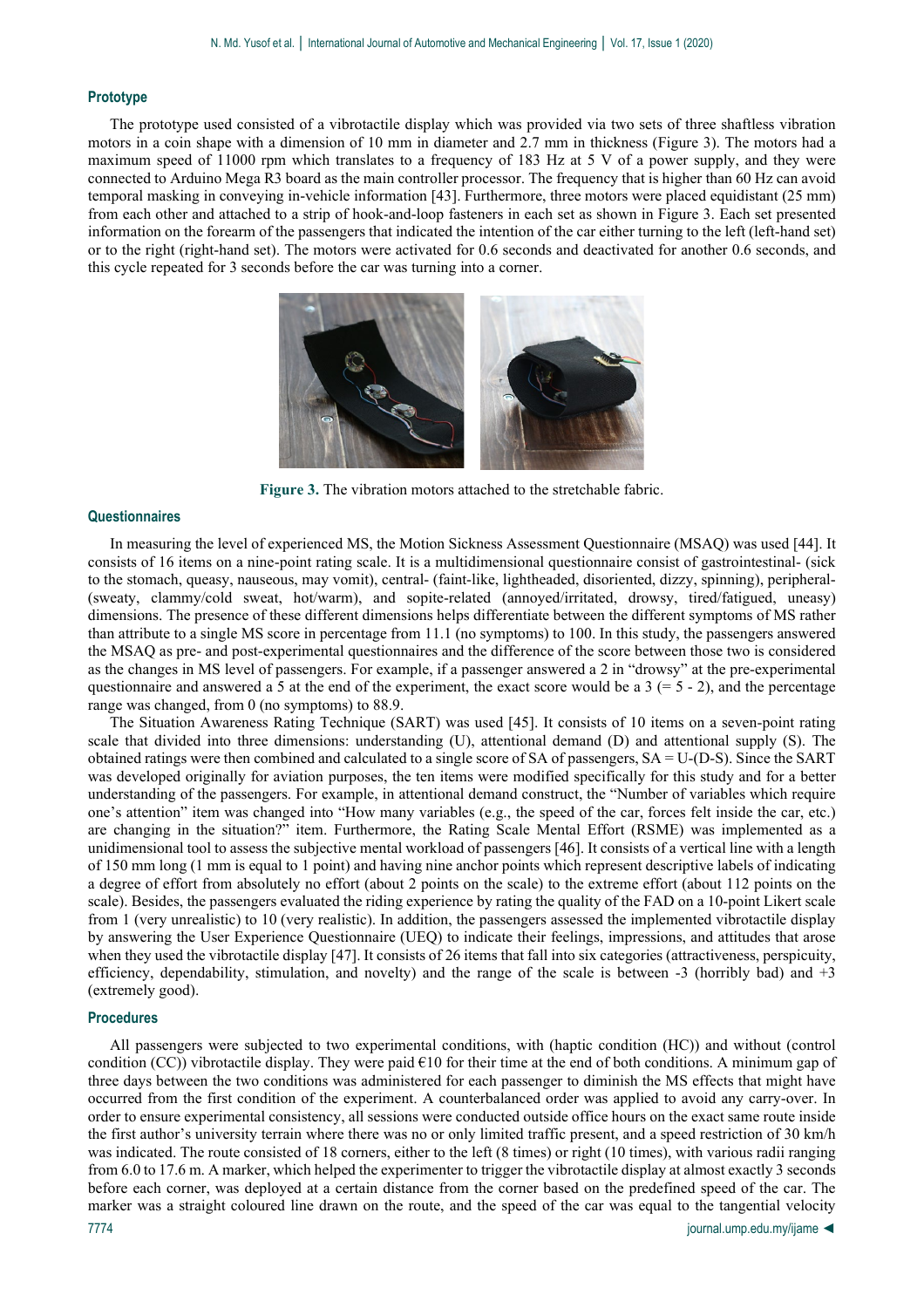needed (ranging from 10.7 km/h to 18.3 km/h) to induce 0.15 g centrifugal force of the upcoming corner. The inside temperature of the car was maintained at 20° Celsius. The independent variable was the conditions of the experiment, CC and HC, and the dependent variables were scores on SA, MS, workload and perceived FAD realism, and also the heart rate of the passengers.

The experiment started at the entrance of the first author's university building. At the beginning of each condition, the nature of the experiment was introduced to the passenger by the experimenter, including his/her right to withdraw from the study at any time. Then, the passenger signed the informed consent and answered the pre-experimental questionnaire. Next, the experimenter led the passenger to the car from behind in such a way that passenger entered the car from the right side rear door to avoid him/her seeing the DW who was already in the driver seat (refer to [Figure 4\)](#page-4-0).



**Figure 4.** Illustration of procedure for passengers entering the Mobility Lab.

<span id="page-4-0"></span>The passenger sat in the back seat on the right side and wore the seat belt. The experimenter explained how to use the emergency button, and attached the pulse sensor finger clip on the left-hand index finger. In addition, the passenger was instructed to keep an open palm facing upwards and minimise the left-hand movement for the whole experiment. Two neutral emotion videos (one for each condition) were used in the experiment to avoid any feelings or emotions that could affect heart rate measurement. The videos were Amsterdam and The Netherlands: Beyond Amsterdam from Rick Steve's' YouTube Channel [48, 49]. Only in HC, the vibrotactile display was placed on both left and right passenger's forearms, and the clicker was held on their right hand, as shown i[n Figure 5.](#page-4-1) At the same time, the experimenter showed how to use the clicker.



**Figure 5.** The position of the clicker, pulse sensor finger clip, and vibrotactile display.

<span id="page-4-1"></span>The experiment itself was divided into three phases [\(Figure 6\)](#page-5-0). In the first phase, defined as pre-rest (PR1) phase, the passenger was seated in the car and watched the video for the first five minutes. In this phase, the car was idle, and the engine was turned on. In the second phase, defined as driven around (DA) phase, the DW drove the car in the predefined route while the passenger was continuing watching the video. The role of the DW was to drive at an about similar pace, entering and exiting the corners at almost the same time, and inducing almost the same lateral acceleration at every corner. It was to make sure that the forces applied to induce MS to the passengers should be the same each session. Thus, the motion sickness dose value (MSDV) was calculated at the end of each session. It is a measure of the probability of getting nausea which the longer the duration of the motion exposure, the higher of chances of getting MS [50, 51]. Although the MSDV was developed only to assess MS based on vertical acceleration with the application of the  $W_f$  frequency weighting, MSDV could also be used to evaluate MS from horizontal acceleration motion [52, 53]. The whole riding experience took about ten minutes to be completed. In the third phase, defined as post-rest (PR2) phase, the car was idle for five minutes. In this phase, the passenger was still watching the video until the experimenter brought him/her back to the building.

Then, the passenger answered the post-experimental questionnaires and was reminded to answer the questionnaires based on his/her experience after the end of the DA phase only. The questionnaires were not presented between DA and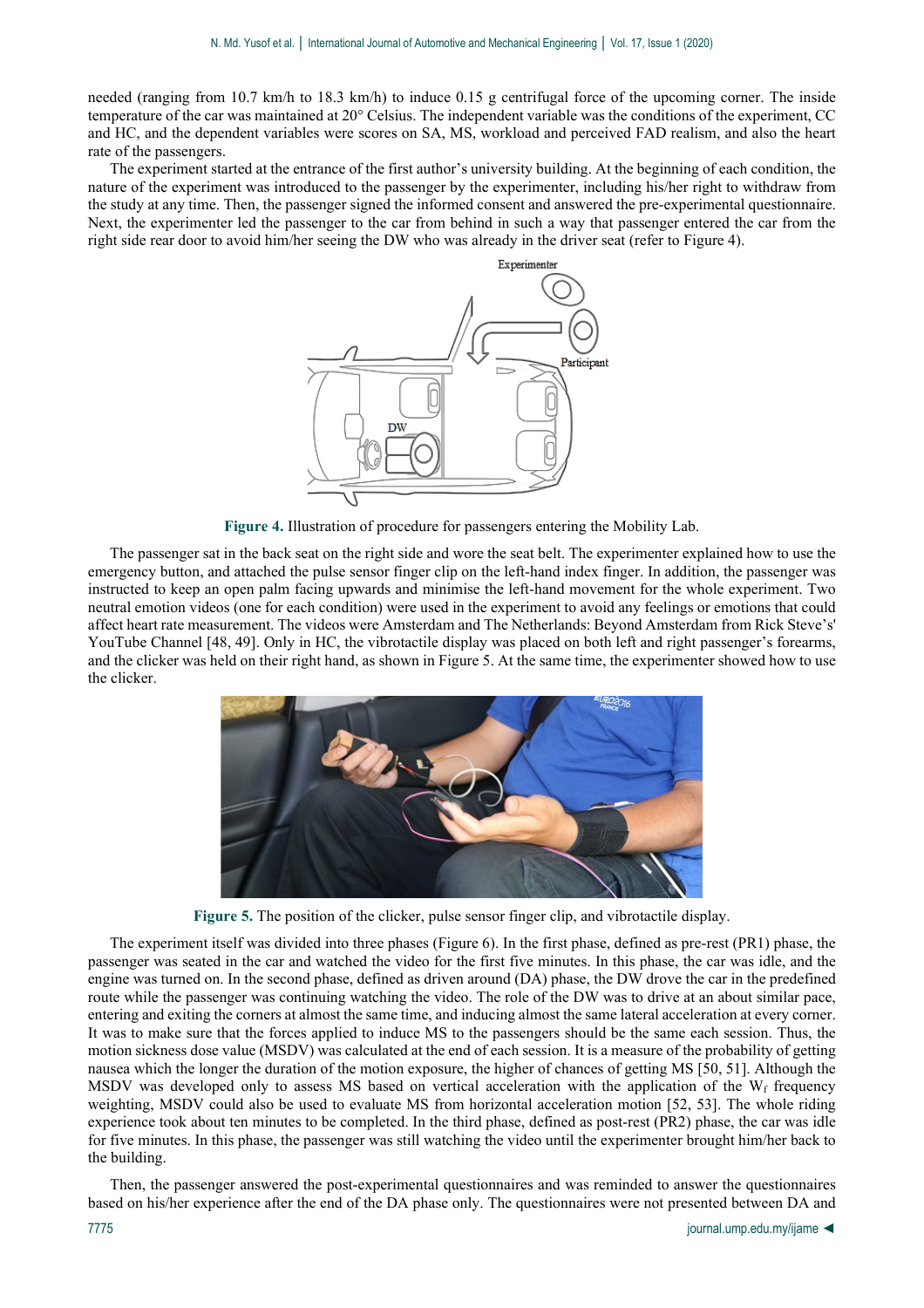PR2 phases because of avoiding any interruption of the heart rate measurement. In the DA phase of CC, the only task for the passenger was watching the video. However, in HC, every time the car approached a corner or junction, the experimenter triggered the vibrotactile display at the marker. The passenger had to press the left or right button on the clicker when he/she felt the vibration to indicate either the car taking a left or right turn.



**Figure 6.** Schematic process of experiment phases.

#### <span id="page-5-0"></span>**Statistical Analysis**

Statistical analyses were performed using the IBM SPSS software [54]. If data were normally distributed, a parametric test was used whereas if data were not normally distributed, a nonparametric test was used. In other words, a paired samples t-test (if data is normally distributed) or Wilcoxon signed-rank test (if data is not normally distributed) was used to compare the means between two conditions (CC and HC). If there was no significant difference, a power analysis with a probability of making a type II error  $(\beta = 20\%)$  with a large effect size  $(r = 0.5)$  [55] was conducted using the software package, G\*Power software [56]. This analysis was done to determine if the test contained enough sample size to reject the alternative hypothesis (i.e., failed to reject the null hypothesis) [57].

# **RESULTS**

#### **Consistency**

Each session was evaluated to make sure all collected data were reliable. This was done by analysing whether the acceleration forces generated from the cornering motions are the same across passengers. Over the 40 sessions of the experiment, the mean of root mean square (r.m.s.) accelerations were similar in lateral direction in both conditions, CC  $(\text{range} = 0.85 \text{ ms}^{-2} \text{ to } 1.65 \text{ ms}^{-2}, \text{Mdn} = 1.34, \text{SD} = 0.22) \text{ and HC (range} = 0.87 \text{ ms}^{-2} \text{ to } 1.61 \text{ ms}^{-2}, \text{Mdn} = 1.39, \text{SD} = 0.22).$ 

Power spectral densities (PSD) were calculated from the accelerometer representing the distribution of tri-axial acceleration across the frequency spectrum. A Hanning window was applied with periodic amplitude attenuation corrections. In other to illustrate the results, we plotted a semi-log graph of the PSD of the mean acceleration PSD in [Figure 7.](#page-5-1) Both conditions showed almost identical distributions, where several peaks of acceleration were overlapped at different frequencies, especially in fore-and-aft (x-direction) and lateral (y-direction) accelerations. Both accelerations were dominant at below 0.25 Hz while vertical (z-direction) acceleration peaked between 1 to 2 Hz.

Past studies showed that low-frequency motions below 0.5 Hz are highly correlated with MS [50, 58, 59] whereas high-frequency motions at 1 Hz and above can cause discomfort or injury but do not provoke MS [60]. Hence, only accelerations in fore-and-aft and lateral directions were reflected in the MSDV in [Figure 8.](#page-6-0) The mean MSDV given to all passengers at the end of the riding phase was almost similar in both conditions in fore-and-aft (mean =  $2.31 \text{ ms}^{-1.5}$ , SD = 0.37) and lateral (mean =  $6.60 \text{ ms}^{-1.5}$ , SD = 1.00) directions.



<span id="page-5-1"></span>**Figure 7.** Mean acceleration power spectral densities in fore-and-aft (x-axis), lateral (y-axis) and vertical (z-axis) for both conditions.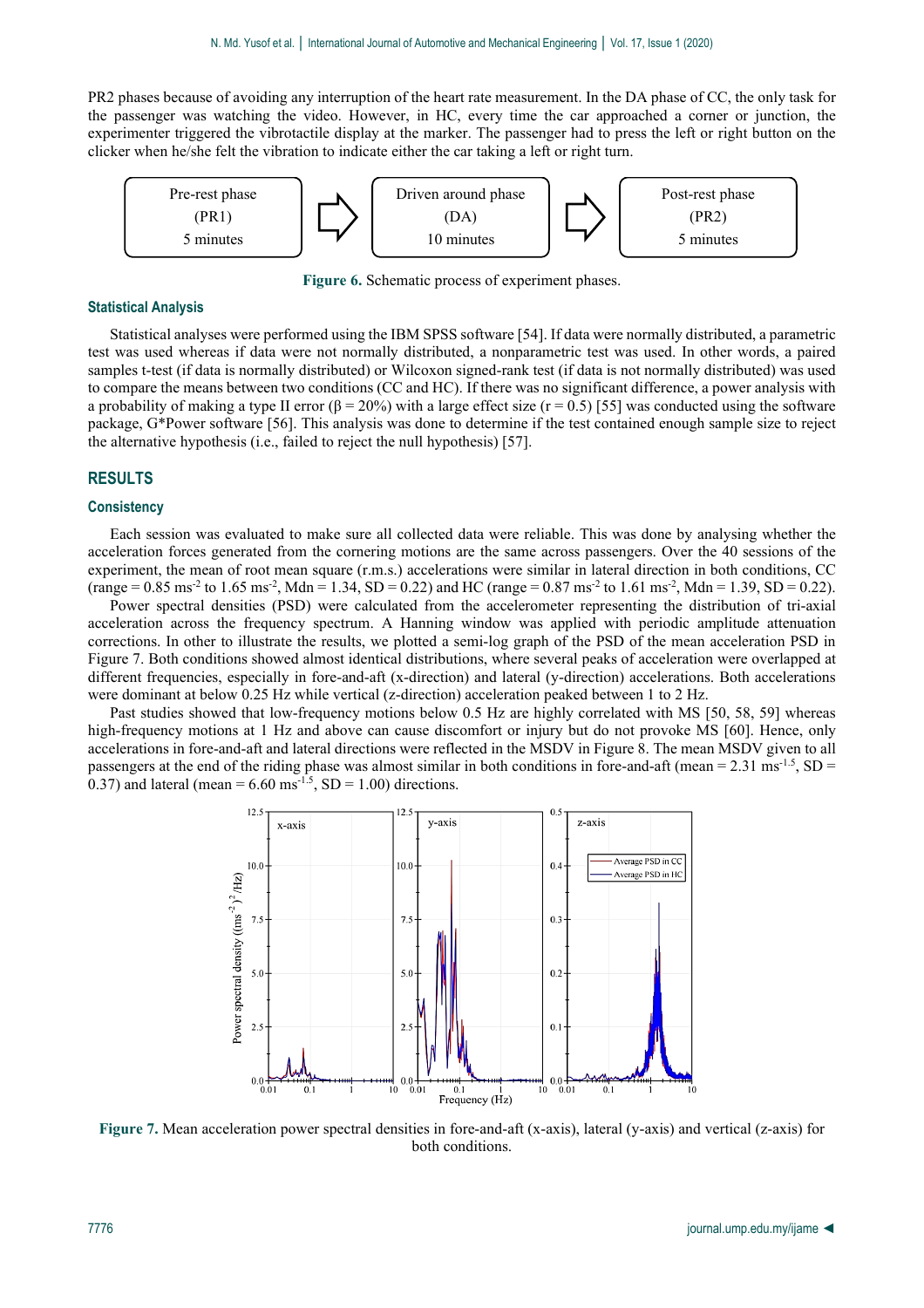

<span id="page-6-0"></span>Figure 8. Mean accumulated squared motion sickness dose value (MSDV<sup>2</sup>) in the fore-and-aft and lateral directions in CC and HC.

In addition, the induced MSDV was evaluated subjectively by the passengers based on the MSAQ ratings. In both CC and HC conditions, 15 passengers indicated higher MS level in post-experiment, whereas three passengers reported reduced MS level in post-experiment, and two passengers showed no change at all. The WSRT was conducted to compare the MS level of passengers between pre- and post-experiment in both conditions (see [Table 1\)](#page-6-1). There were significant effects in the total and all dimensions of MSAQ except in the peripheral-related dimension in both conditions.

| MSAQ dimensions |          | Pre- and post-experiments in CC                        | Pre- and post-experiments in HC |                                                        |  |
|-----------------|----------|--------------------------------------------------------|---------------------------------|--------------------------------------------------------|--|
|                 | Mdn diff | WSRT                                                   | Mdn diff                        | <b>WSRT</b>                                            |  |
| GI              | 2.78     | $z = -2.867$ , $p = 0.004$ <sup>*</sup> , $r = -0.453$ | 1.39                            | $z = -2.497$ , $p = 0.013$ <sup>*</sup> , $r = -0.395$ |  |
| $\mathbf{C}$    | 7.78     | $z = -3.519$ , $p < 0.0005**$ , $r = -0.556$           | 6.67                            | $z = -3.105$ , $p = 0.002$ <sup>*</sup> , $r = -0.491$ |  |
| P               | 0.00     | $z = -0.770$ , $p = 0.441$ , $r = -0.122$              | 0.00                            | $z = 0.000$ , $p = 1.000$ , $r = 0.000$                |  |
| S               | 9.72     | $z = -3.034$ , $p = 0.002$ <sup>*</sup> , $r = -0.480$ | 5.56                            | $z = -2.957$ , $p = 0.003$ <sup>*</sup> , $r = -0.468$ |  |
| Total           | 5.56     | $z = -3.180$ , $p = 0.001**$ , $3r = -0.503$           | 5.21                            | $z = -3.115$ , $p = 0.002$ <sup>*</sup> , $r = -0.493$ |  |
|                 |          |                                                        |                                 |                                                        |  |

<span id="page-6-1"></span>**Table 1.** MSAQ ratings analysis between pre- and post-experiments (GI = Gastrointestinal, C = Central, P = Peripheral,  $S =$ Sopite)

*\*Indicates significant effect (p < .05)*

*\*\*Indicates highly significant effect (p < .001)*

The whole riding experience was also assessed subjectively by passengers by evaluating the realism of the FAD itself. On average, all passengers rated high in both CC (Mdn = 7.00, SD = 2.00) and HC (Mdn = 8.00, SD = 1.50). A nonparametric analysis, the Wilcoxon signed-ranks test (WSRT), was used to determine whether there are differences between both conditions, CC and HC, on the realism of the FAD rating. The WSRT determined that there were no statistically significant differences in the autonomous riding rating between CC and HC ( $z = -1.116$ ,  $p = 0.265$ ,  $r = 0.176$ , two-tailed). Effect size r was converted into Cohen's d (0.359) [61]. A power analysis was conducted using the software package, G\*Power software [56], revealed the statistical power for this analysis was 0.32.

# **Controlled Condition (CC) and Haptic Condition (HC)**

To investigate the effect of with and without vibrotactile display implementation on SA of the passengers, we analysed the SART scores using paired t-tests or WSRT (Table 2). SA of 18 passengers increased in HC compared to CC while the other two passengers had reduced SA. One outlier was detected that was more than 1.5 box-lengths from the edge of the box in a boxplot (Figure 9). Inspection of this value did not reveal it to be extreme, and it was kept in the analysis.

The clicker measurement in HC showed that two passengers had pressed only once the button on the clicker in the wrong directions (2 out of 720 corners from the whole study). All the other passengers had a perfect perception of direction induced by the vibrotactile display, and the average of the measured reaction time was  $1.093s$  (SD = 0.316s).

As the RSME scale is an ordinal scale, the WSRT analysis was conducted. There is no statistically significant difference between CC and HC on the RSME. The median mental effort of the CC where passengers were not presented with peripheral information from the vibrotactile display was 37.50, compared with the HC whose the median was 27.50  $(z = -1.645, p = 0.100, r = 0.260,$  two-tailed). Effect size r was converted into Cohen's d (0.539). By using G\*Power software, a power analysis was conducted and revealed the statistical power for this analysis was 0.73.

7777 journal.ump.edu.my/ijame ◄ In comparison between the two conditions, the WSRT determined that there were no statistically significant differences for the total score of MSAQ between CC (Mdn = 5.56) and HC (Mdn = 5.21),  $z = -1.811$ ,  $p = 0.070$ ,  $r = 0.286$ , two-tailed. Effect size r was converted into Cohen's d (0.597). By using G\*Power software, a power analysis was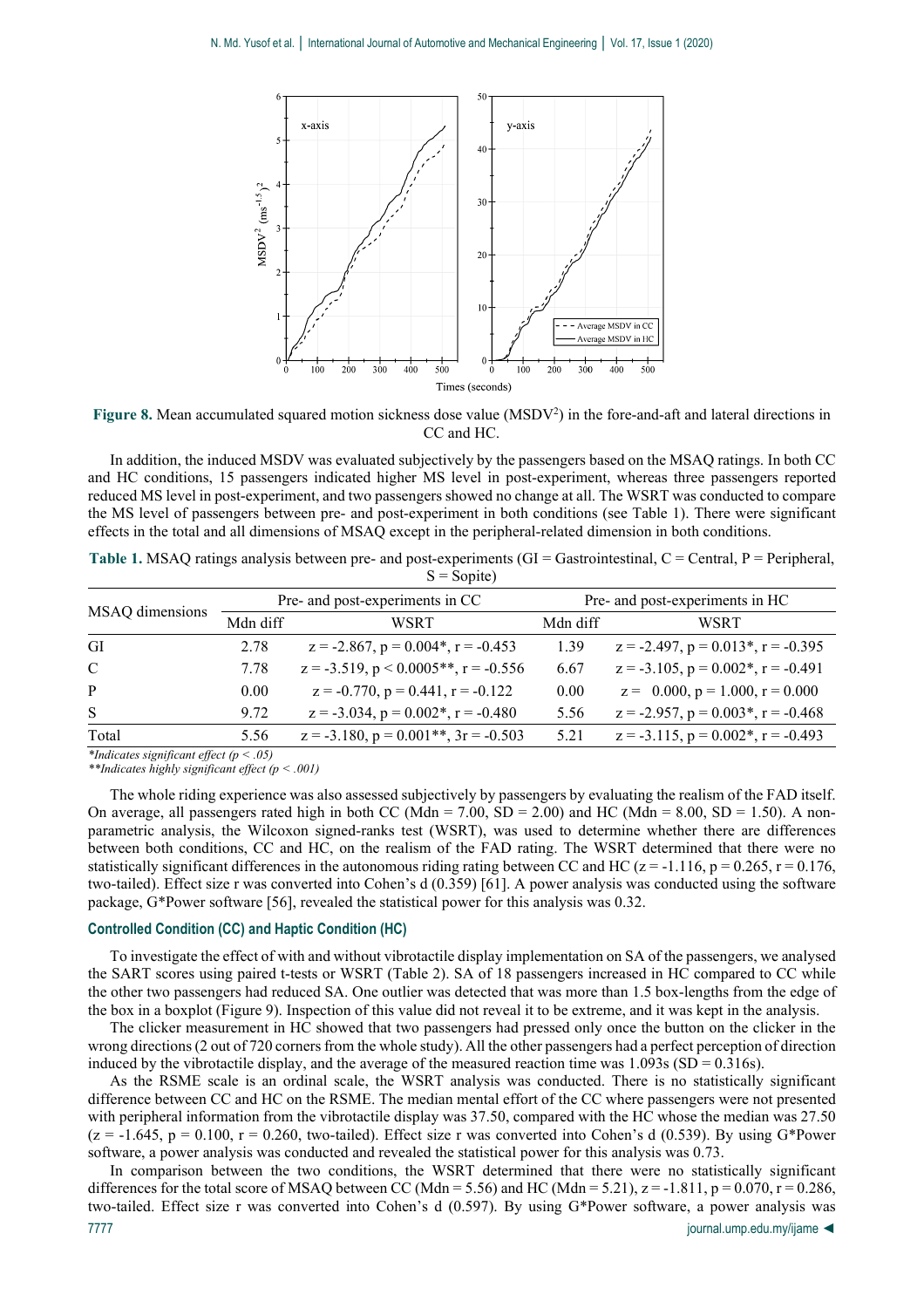conducted and revealed the statistical power for this analysis was 0.69. However, only gastrointestinal-related dimension was significantly lower in HC (Mdn = 1.39) than in CC (Mdn = 2.78),  $z = -2.554$ ,  $p = 0.011$ ,  $r = -0.40$ , two-tailed.

| $0 -$ Understanding, $D - D$ emand, $3 - S$ uppry). |             |                |             |                          |                 |    |              |
|-----------------------------------------------------|-------------|----------------|-------------|--------------------------|-----------------|----|--------------|
| <b>SART</b><br>Constructs                           |             | CС             |             | HС                       |                 | df | p-value      |
|                                                     | mean $(SD)$ | Mdn(SD)        | mean $(SD)$ | Mdn(SD)                  | t or z          |    | (two-tailed) |
| U                                                   | 3.37(1.39)  |                | 3.73(1.40)  | $\overline{\phantom{a}}$ | 1.376           | 19 | 0.185        |
| D                                                   |             | 4.17(1.21)     |             | 2.33(0.92)               | $-3.282\dagger$ | -  | $0.001**$    |
| S                                                   | 3.38(1.26)  | $\blacksquare$ | 4.05(0.86)  | $\overline{\phantom{a}}$ | 2.631           | 19 | $0.016*$     |
| Total                                               | -           | 2.38(2.79)     |             | 4.50(2.34)               | $-3.547\dagger$ |    | $0.0005**$   |

**Table 2.** Results of paired t-tests or Wilcoxon signed-rank test on SART scores between CC and HC  $(U - U_n)$  denoted  $\overline{D} - D_n$  and  $S - S_{\text{unn}}(v)$ .

*\*Indicates significant effect (p < .05)*

*\*\*Indicates highly significant effect (p < .001)*

*† Wilcoxon signed-rank test*



**Figure 9.** Boxplot of SART score differences between CC and HC.

As the heart rate was measured in beats per minute (BPM) in the PR1, DA and PR2 phases, a two-way repeatedmeasures ANOVA was conducted to determine the effect of vibrotactile display implementation on the heart rate. The two conditions (CC and HC) and the three phases were within-subject factors (or independent variables). There were no outliers, as assessed by examination of studentized residuals for values greater than  $\pm 3$  (Figure 10), and the measurement data were normally distributed, as assessed by Shapiro-Wilk's test of normality on the studentized residuals ( $p > 0.05$ ). Mauchly's test of sphericity indicated that the assumption of sphericity was met for the two-way interaction,  $\chi^2(2) = 3.483$ ,  $p = 0.175$ . There was no statistically significant two-way interaction between conditions and phases, and the main effect of phase showed a statistically significant difference in mean heart rate between phases [\(Table 3\)](#page-7-0). Heart rate was notably lower in HC than CC in post-rest phase (Figure 11). A post hoc analysis of paired t-test was conducted and revealed a statistically significant different of heart rate between CC (mean = 74.03, SD = 11.47) and HC (mean = 70.52, SD = 12.83) in PR2 phase only,  $t(19) = 2.183$ ,  $p = 0.042$ .

**Table 3.** Overview of the results of the two-way repeated-measures ANOVA for heart rate measurement.

<span id="page-7-0"></span>

| Source of variation                                                                                                                                                                                                         | Sum of squares | df | Mean square | F      | p-value  | n2    |
|-----------------------------------------------------------------------------------------------------------------------------------------------------------------------------------------------------------------------------|----------------|----|-------------|--------|----------|-------|
| Effect of condition (CC, HC)                                                                                                                                                                                                | 119.900        |    | 119.900     | 1.019  | 0.325    | 0.051 |
| Effect of phase (PR1, DA, PR2)                                                                                                                                                                                              | 613.446        |    | 306.723     | 22.889 | $0.000*$ | 0.546 |
| Effect of condition x phase                                                                                                                                                                                                 | 42.385         |    | 21.192      | 2.617  | 0.086    | 0.121 |
| Error (condition x phase)                                                                                                                                                                                                   | 307.770        | 38 | 8.099       |        |          |       |
| $\mathcal{L}_{1}$ , $\mathcal{L}_{2}$ , $\mathcal{L}_{3}$ , $\mathcal{L}_{4}$ , $\mathcal{L}_{5}$ , $\mathcal{L}_{6}$ , $\mathcal{L}_{7}$ , $\mathcal{L}_{8}$ , $\mathcal{L}_{9}$ , $\mathcal{L}_{10}$ , $\mathcal{L}_{11}$ |                |    |             |        |          |       |

*\*Indicates highly significant effect (p < .001)*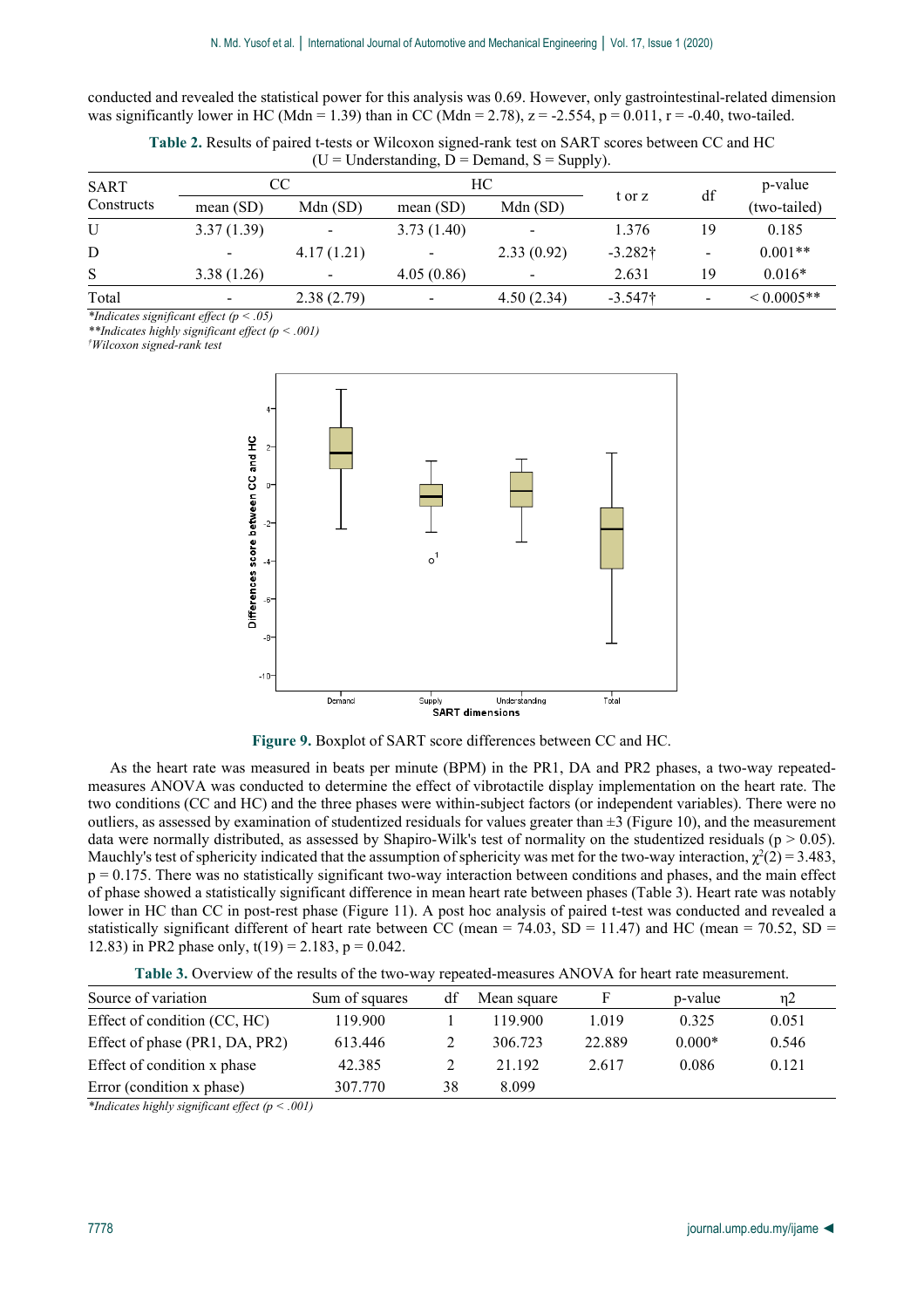

Figure 10. Studentised residual of heart rate measurements (CC = control condition, HC = haptic condition, PR1 = prerest phase, DA = driven around phase, PR2 = post-rest phase).

The vibrotactile display was assessed subjectively by passengers in HC. All mean values of the UEQ score were above 0.8, indicating that the overall rating for each category was positive. In addition, the Cronbach's  $\alpha$  was calculated, and revealed all mean values for all category are acceptable  $(\alpha > 0.7)$  except for perspicuity and dependability (Table 4).



**Figure 11.** Interaction plot of estimated marginal means calculated for heart rate at each phase.

| <b>Table 4.</b> Overall OEQ Scotes of the vibrotachic recuback (with a range from - <i>5</i> to <i>5</i> ). |       |       |                     |  |  |  |
|-------------------------------------------------------------------------------------------------------------|-------|-------|---------------------|--|--|--|
| Category                                                                                                    | Mean  | SD.   | Cronbach's $\alpha$ |  |  |  |
| Attractiveness                                                                                              | 0.950 | 1.063 | 0.92                |  |  |  |
| Perspicuity                                                                                                 | 1.663 | 0.943 | 0.53                |  |  |  |
| Efficiency                                                                                                  | 1.338 | 0.974 | 0.73                |  |  |  |
| Dependability                                                                                               | 1.025 | 0.892 | 0.39                |  |  |  |
| Stimulation                                                                                                 | 0.963 | 1.098 | 0.88                |  |  |  |
| Novelty                                                                                                     | 1.013 | 1.168 | 0.86                |  |  |  |
|                                                                                                             |       |       |                     |  |  |  |

**Table 4.** Overall UEQ scores of the vibrotactile feedback (with a range from -3 to 3).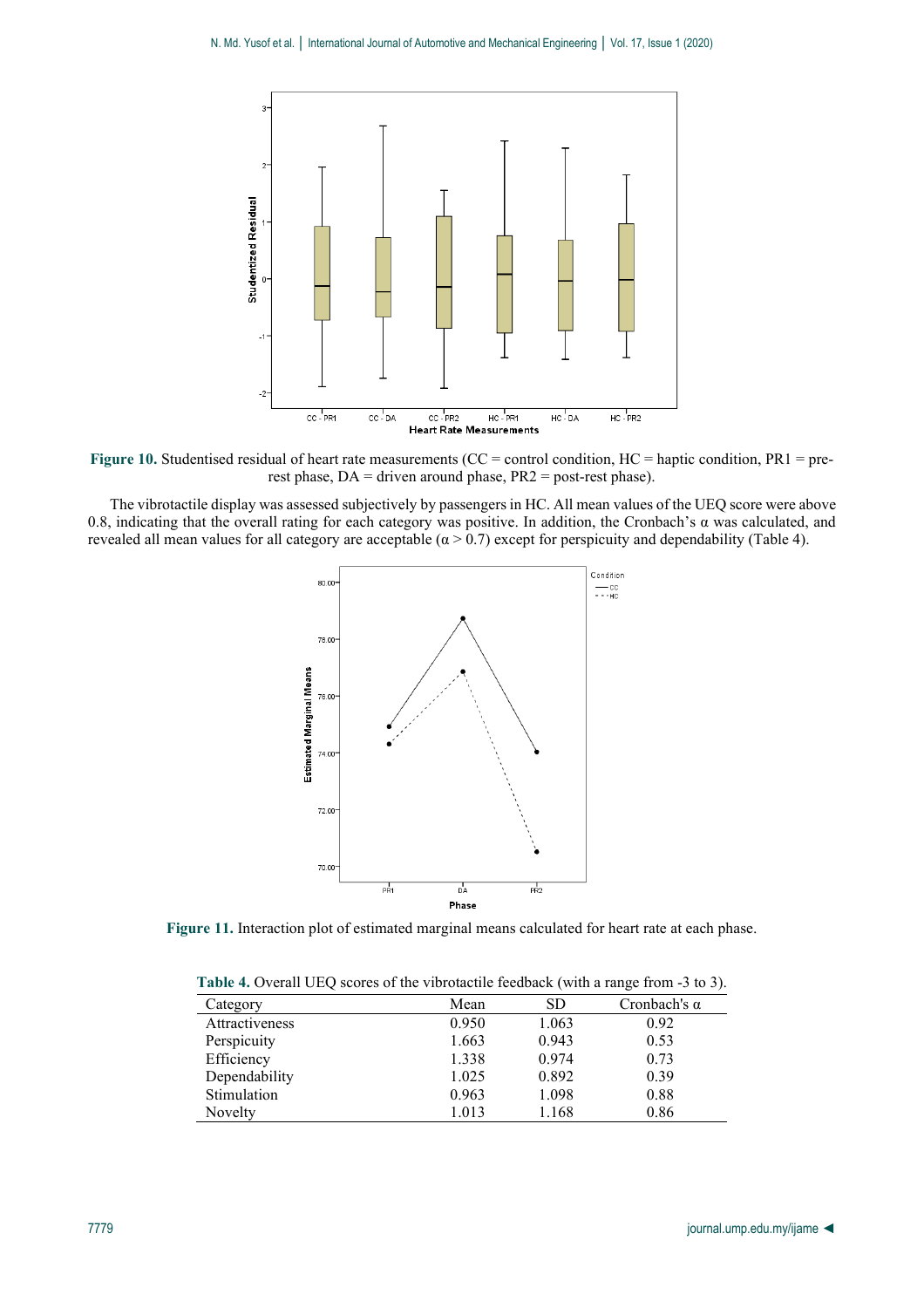# **DISCUSSION**

### **Consistency**

In some corners, the r.m.s. accelerations were lower than the intended value (0.15 g or 1.47 ms<sup>-2</sup>). This was due to unexpected traffic conditions occurred during experiment, especially at the corner. However, based on PSD result, all sessions have been consistently executed in the defensive driving style. The large differences between fore-and-aft and lateral amplitudes were expected as previously mentioned in this study setup where the fore-and-aft acceleration is controlled to be minimum.

In all sessions, the MSDVs were similar in both CC and HC which indicated the MS doses given to the passengers were almost constant (see [Figure 8\)](#page-6-0). Compared to [62], the MSDV value of 6.60 ms<sup>-1.5</sup> in lateral direction should be enough to provide mild MS. Furthermore, in our study, the severity of induced MS was assessed subjectively by the passengers when calculating the total MSAQ scores in CC (5.56) and HC (5.21), and these value considered as mild MS too [63, 64]. Only peripheral-related dimension did not show any differences between pre- and post-experiment in both conditions (see [Table 1\)](#page-6-1). This might be because the peripheral-related dimension represents sweaty, clammy/cold sweat, and hot/warm items in the questionnaire, while the temperature inside the car that was maintained at a fixed value of 20° Celsius and may affecting the level of MS [65].

Passengers reported that the riding experience in all sessions was almost similar to the real FAD in their expectation. With the power of 0.32, there were no significant differences in the rating, which can be assumed the FAD was consistent for all passengers. However, a post hoc analysis revealed, that in order for an effect size d of 0.359 to be detected (80% chance) as significant at the 5% level, a sample of 66 passengers would be required. Therefore, the result should be interpreted with caution.

## **Controlled Condition (CC) and Haptic Condition (HC)**

In general, passengers' level of SA is higher with peripheral information in HC compared to without any information condition in CC. However, there were no statistically significant differences found between HC and CC in the understanding-construct score. On the other hand, based on the clicker measurement, all passengers can understand clearly the given peripheral information from the vibrotactile display. Thus, the result in the SART's understanding construct is expected to have a significant difference between both conditions. The inconsistency outcome might be due to the inability of participants to rate their own SA [66], which could be that they do not know what exactly they should know.

This outcome also could be explained by the RSME findings. In CC, the only task that the passengers did was watching the video. When the car was taking a corner, an unexpected acceleration force exerted on the passengers' body might increase their mental workload to know what exactly happened at that moment. In HC, even though the vibrotactile display can provide the information needed (the car will turn to the left or right), processing the received information while watching the video could also increase the mental workload which can affect the understanding part in SA. This could happen due to the fact that the vibrotactile display itself was designed only to provide information regarding the direction of the turning. No additional information about when the turning could happen, precisely how big or small is the radius of the corner, and either the length of the arc of the corner is short or long.

Initially, it was hypothesised that providing peripheral information about the intention of the car (either turning left or right) could reduce or lessen MS symptoms. With the Cohen's d (0.597) indicating a medium to large effect sizes and a power of 0.69, the MSAQ result showed that the implementation of vibrotactile display did not help in reducing MS in general. One of the reasons could be that the passengers were unable to maintain control of their posture when the car was entering a corner. This involuntary movement of the body might happen even though the passengers already wore a seatbelt. As described by [4], the postural instability may occur when someone cannot perceive the new dynamics (or forces) and cannot control the appropriate actions to the new dynamics. As a result, the prolonged exposure to this postural instability may induce MS symptoms. This MS occurrence can also be supported by our statement before, that the provided peripheral information from the vibrotactile display could be insufficient for participants to execute a proper control of the posture.

Although the use of a seatbelt restrains the passengers' body from moving, their head still can move freely. When taking a corner, drivers usually do not just lean but also tilt their head toward the curve centre or toward centrifugal force whereas passengers' head usually is tilted in the opposite direction. [67] mentioned that the changes of head orientation relative to the gravity vector, also called gravito-inertial force (GIF), can also provoke the MS. Studies found that an active head tilt or under external control (e.g., active suspension) could reduce the MS symptoms [10, 68]. Similar to the current study, participants might not actively control the movement of their head. Although participants knew which directions the car will be turned in, the exact moment to react (to tilting their head) probably was too late or too early. This may lead to a misalignment between the head and the GIF.

Only gastrointestinal-related dimension from MSAQ was found lower in HC than CC. As explained by [69] based on [3], exposure to a long period of mild nauseous motion resulted in "head" symptoms first before proceeding to "gastric" symptoms. While a short exposure to severely nauseous motion (as in the current study) quickly develop "gastric" symptoms, and any "head" symptoms could be unnoticeable. In addition, during the briefing of the nature of the experiment to the passengers, the passengers were explained about the functions of the vibrotactile display. This explanation could lead to an expectation of a positive outcome of reducing motion sickness, a placebo effect [70, 71], and influence the gastrointestinal-related dimension result. But, it needs to be kept in mind that even though the result for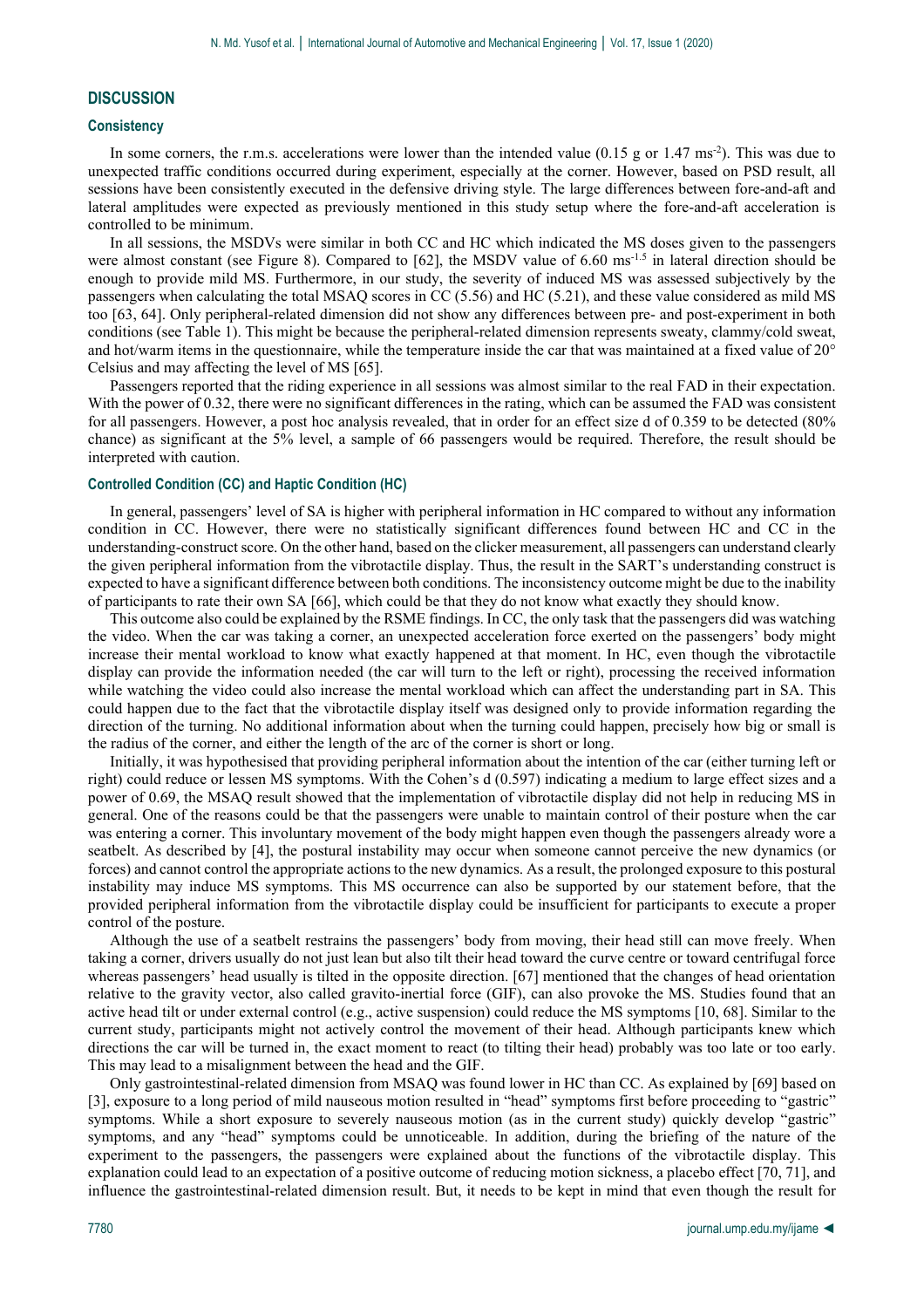gastrointestinal-related dimension was significant, the medians in both conditions were low and therefore should be interpreted with caution.

Results from heart rate measurement were comparable to the current MSAQ results where there were no differences in MS level when comparing the CC and HC. In both conditions, the heart rate increased during the DA phase and dropped in the PR2 phase. Earlier studies [41, 42, 72] also found similar results with a heart rate decrease immediately following nausea stimulus termination. In general, heart rate was higher in the first phase (PR1) can be explained by the passengers' expectancies of possible discomfort at the beginning of the experiment. Furthermore, the heart rate in PR2 phase in HC was much lower than in CC. One of the possibilities might be that the vibrotactile display was actually reducing the passengers' general arousal levels [73].

Overall, the vibrotactile display was evaluated with high scores using UEQ. The low value of Cronbach's α in perspicuity and dependability categories might be that several passengers interpreted these categories' items in an unexpected way. For example, item number 17 in the dependability category represents a "secure - not secure" scale, which can be understood differently from one passenger to another passenger [74].

Although the general rating can be considered explicitly positive, some items were rated below 0.8, representing a neutral evaluation. These items were item 1 ("annoying - enjoyable" scale), item 6 ("boring - exciting" scale), item 8 ("unpredictable - predictable" scale), item 9 ("fast - slow" scale) and item 24 ("attractive - unattractive" scale). The low score of item 6 is preferred since the main idea was to provide the peripheral information in a subtle way that would not interrupt the non-driving task. On the other hand, items 8 and 9 were closely related to the functionality of the vibrotactile display. These evaluations result can be used for improvement in optimizing the vibrotactile display in future work.

#### **CONCLUSION**

In this paper, a vibrotactile display has been proposed to help passengers of a FAD car in increasing their SA to reduce MS symptoms when they are doing a non-driving task. The vibrotactile display was designed to provide the information in a peripheral manner. The study was done in a real road environment using Mobility Lab as an autonomous vehicle. The results of the study show a clear trend: the peripheral information from the vibrotactile display could increase the SA (H1: supported) but did not help in reducing the MS (H2: unsupported). Even though passengers knew the directions of the car, some information was not presented, such as the exact time of the induced forces and the intensity of the magnitude forces when entering the corners. As mentioned by [4], these could lead to uncontrolled movements of the head because the passengers were unable to react appropriately to the new dynamic forces. Thus, when they are exposed to prolonged postural instability, the MS symptoms might occur. Furthermore, it is possible that the induced MS dose in this study was enough to provide mild MS only and not enough to show any significant changes in both conditions. Similar findings found in [75] and mentioned that moderate or severe MS might result in significant effects.

# **ACKNOWLEDGEMENT**

The authors fully acknowledged Universiti Teknikal Malaysia Melaka (UTeM) and Eindhoven University of Technology (TU/e) for the approved fund that makes this important research viable and effective. This research is fully supported by an international grant, ANTARABANGSA-TUE/2019/FKM-CARE/A00024.

# **REFERENCES**

- [1] Schoettle B, Sivak M. Public opinion about self-driving vehicles in China, India, Japan, The U.S., The U.K., and Australia (Report No. UMTRI-2014-30). Ann Arbor, Michigan, USA, 2014.
- [2] Diels C. Will autonomous vehicles make us sick? In: Sharples S, Shorrock S (eds) Contemporary Ergonomics and Human Factors. Boca Raton, FL: CRC Press, 2014, pp. 301–307.
- Reason JT, Brand JJ. Motion sickness. Oxford, England: Academic Press, 1975.
- [4] Riccio GE, Stoffregen TA. An ecological theory of motion sickness and postural instability. Ecological Psychology 1991; 3: 195–240.
- [5] Fracker ML. A Theory of situation assessment: implications for measuring situation awareness. Proceedings of the Human Factors Society Annual Meeting 1988; 32: 102–106.
- [6] Dominguez C. Can SA be defined? In: Vidulich M, Vogel E, Dominguez C, McMillan G (eds) Situation Awareness: Papers and annotated bibliography (Report No. AL/CF-TR-1994-0085). Wright-Patterson Air Force Base, Ohio, 1994, pp 5-15.
- [7] Endsley MR. Theoretical underpinnings of situation awareness: A critical review. In: Endsley MR, Garland DJ (eds) Situation Awareness Analysis and Measurement. Mahwah, NJ: Lawrence Erlbaum Associates, 2000, pp. 3-32.
- [8] Sukthankar R. Situation Awareness for Tactical Driving (Doctoral Dissertation). Carnegie Mellon University, 1997.
- [9] Rolnick A, Lubow RE. Why is the driver rarely motion sick? The role of controllability in motion sickness. Ergonomics 1991; 34: 867–879.
- [10] Wada T, Konno H, Fujisawa S, et al. Can passengers' active head tilt decrease the severity of carsickness? Human Factors: The Journal of the Human Factors and Ergonomics Society 2012; 54: 226–234.
- [11] Diels C, Bos JE. Self-driving carsickness. Applied Ergonomics 2016; 53: 374–382.
- [12] Bakker S, Hausen D, Selker T. Introduction: Framing peripheral interaction. In: Bakker S, Hausen D, Selker T (eds) Peripheral Interaction: Challenges and opportunities for HCI in the periphery of attention. Springer International Publishing, 2016, pp. 1– 10.
- [13] Weiser M, Brown JS. Designing calm technology. PowerGrid Journal 1996; 1: 75–85.
- [14] Pielot M, Oliveira R de. Peripheral vibro-tactile displays. In: Proceedings of the 15th international conference on Human-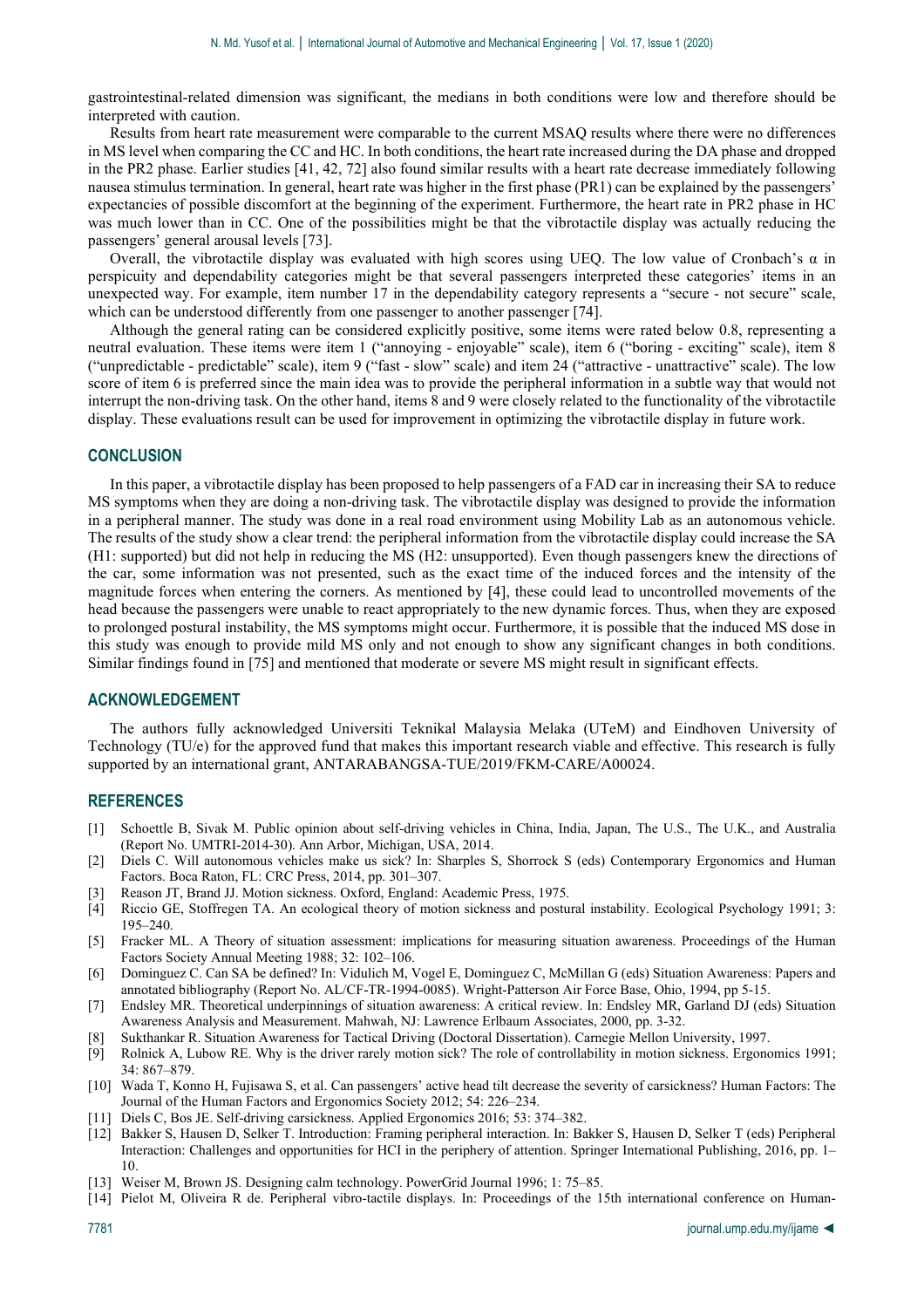computer interaction with mobile devices and services - MobileHCI '13. New York, New York, USA: ACM Press, 2013, p. 1.

- [15] Bazilinskyy P, de Winter JCF. Auditory interfaces in automated driving: an international survey. PeerJ Computer Science 2015; 1: e13.
- [16] Gibson JJ. Observations on active touch. Psychological Review 1962; 69: 477–491.
- [17] Lepora N. Active tactile perception. Scholarpedia 2015; 10: 32364.
- [18] Kaczmarek KA, Webster JG, Bach-y-Rita P, et al. Electrotactile and vibrotactile displays for sensory substitution systems. IEEE Transactions on Biomedical Engineering 1991; 38: 1–16.
- [19] Tan HZ, Durlach NI, Reed CM, et al. Information transmission with a multifinger tactual display. Perception & Psychophysics 1999; 61: 993–1008.
- [20] Duthoit V, Sieffermann J-M, Enrègle E, et al. Perceived intensity of vibrotactile stimuli: Do your clothes really matter? In: Bello F, Kajimoto H, Visell Y (eds) Haptics: Perception, Devices, Control, and Applications. EuroHaptics 2016. Cham: Springer, 2016, pp. 412–418.
- [21] Suzuki K, Jansson H. An analysis of driver's steering behaviour during auditory or haptic warnings for the designing of lane departure warning system. JSAE Review 2003; 24: 65–70.
- [22] Ho C, Tan HZ, Spence C. Using spatial vibrotactile cues to direct visual attention in driving scenes. Transportation Research Part F: Traffic Psychology and Behaviour 2005; 8: 397–412.
- [23] Lee JD, Hoffman JD, Hayes E. Collision warning design to mitigate driver distraction. In: Proceedings of the 2004 conference on Human factors in computing systems - CHI '04. New York, New York, USA: ACM Press, 2004, pp. 65–72.
- [24] Fitch GM, Hankey JM, Kleiner BM, et al. Driver comprehension of multiple haptic seat alerts intended for use in an integrated collision avoidance system. Transportation Research Part F: Traffic Psychology and Behaviour 2011; 14: 278–290.
- [25] Tan HZ, Gray R, Young JJ, et al. A haptic back display for attentional and directional cueing. Journal of Haptics Research 2003; 3: 20.
- [26] Van Erp JBF, Van Veen HAHC, Jansen C, et al. Waypoint navigation with a vibrotactile waist belt. ACM Transactions on Applied Perception 2005; 2: 106–117.
- [27] Morrell J, Wasilewski K. Design and evaluation of a vibrotactile seat to improve spatial awareness while driving. In: 2010 IEEE Haptics Symposium. IEEE, 2010, pp. 281–288.
- [28] Telpaz A, Rhindress B, Zelman I, et al. Haptic seat for automated driving. In: Proceedings of the 7th International Conference on Automotive User Interfaces and Interactive Vehicular Applications - AutomotiveUI '15. New York, New York, USA: ACM Press, 2015, pp. 23–30.
- [29] Md. Yusof N, Karjanto J, Terken J, et al. The exploration of autonomous vehicle driving styles: Preferred longitudinal, lateral, and vertical accelerations. In: Proceedings of the 8th International Conference on Automotive User Interfaces and Interactive Vehicular Applications - Automotive'UI 16. New York, USA: ACM Press, 2016, pp. 245–252.
- [30] Golding JF. Motion sickness susceptibility questionnaire revised and its relationship to other forms of sickness. Brain Research Bulletin 1998; 47: 507–516.
- [31] Fowler CG, Sweet A, Steffel E. Effects of motion sickness severity on the vestibular-evoked myogenic potentials. Journal of the American Academy of Audiology 2014; 25: 814–822.
- [32] Baltodano S, Sibi S, Martelaro N, et al. The RRADS platform: A real road autonomous driving simulator. In: Proceedings of the 7th International Conference on Automotive User Interfaces and Interactive Vehicular Applications - AutomotiveUI '15. New York, USA: ACM Press, 2015, pp. 281–288.
- [33] Karjanto J, Md. Yusof N, Terken J, et al. Simulating autonomous driving styles: Accelerations for three road profiles. MATEC Web of Conferences 2017; 90: 1–16.
- [34] Fajardo D, Au T-C, Waller S, et al. Automated intersection control. Transportation Research Record: Journal of the Transportation Research Board 2011; 2259: 223–232.
- [35] Karjanto J, Md. Yusof N, Terken J, et al. Development of on-road automated vehicle simulator for motion sickness studies. International Journal of Driving Science 2018; 1: 1–12.
- [36] Boothroyd KM. The effect of flat panel monitor arms on comfort, posture and preference in an architectural practice (Master Thesis). Cornell University, 2008.
- [37] Knoche HO. Quality of experience in digital mobile multimedia services (Doctoral Dissertation). University College London, 2010.
- [38] Earl B. Adafruit Analog Accelerometer Breakouts 2012. Retrieved from https://learn.adafruit.com/adafruit-analogaccelerometer-breakouts/overview; 2 February, 2017.
- [39] Ferraris F, Grimaldi U, Parvis M. Procedure for effortless in-field calibration of three-axis rate gyros and accelerometers. Sensors and Materials 1995; 7: 311–330.
- [40] Fried L. Adafruit Ultimate GPS 2012. Retrieved from https://learn.adafruit.com/adafruit-ultimate-gps; 27 February, 2017.
- [41] Cowings PS, Suter S, Toscano WB, et al. General autonomic components of motion sickness. Psychophysiology 1986; 23: 542– 551.
- [42] LaCount LT, Barbieri R, Park K, et al. Static and Dynamic autonomic response with increasing nausea perception. Aviation, Space, and Environmental Medicine 2011; 82: 424–433.
- [43] Ryu J, Chun J, Park G, et al. Vibrotactile Feedback for information delivery in the vehicle. IEEE Transactions on Haptics 2010; 3: 138–149.
- [44] Gianaros PJ, Muth ER, Mordkoff JT, et al. A questionnaire for the assessment of the multiple dimensions of motion sickness. Aviation Space and Environmental Medicine 2001; 72: 115–119.
- [45] Taylor RM. Situational Awareness Rating Technique (SART): The development of a tool for aircrew systems design. In: Proceedings of the AGARD AMP Symposium on Situational Awareness in Aerospace Operations, CP478. Seuilly-sur-Seine, France: NATO AGARD, 1990.
- [46] Zijlstra FRH. Efficiency in work behaviour: A design approach for modern tools (Doctoral Dissertation). Delft University of Technology, 1993.
- [47] Laugwitz B, Held T, Schrepp M. Construction and evaluation of a user experience questionnaire. In: Holzinger A (ed) HCI and Usability for Education and Work. Springer, Berlin Heidelberg, 2008, pp. 63–76.
- [48] Steves R. Amsterdam [Video file]. 2015.